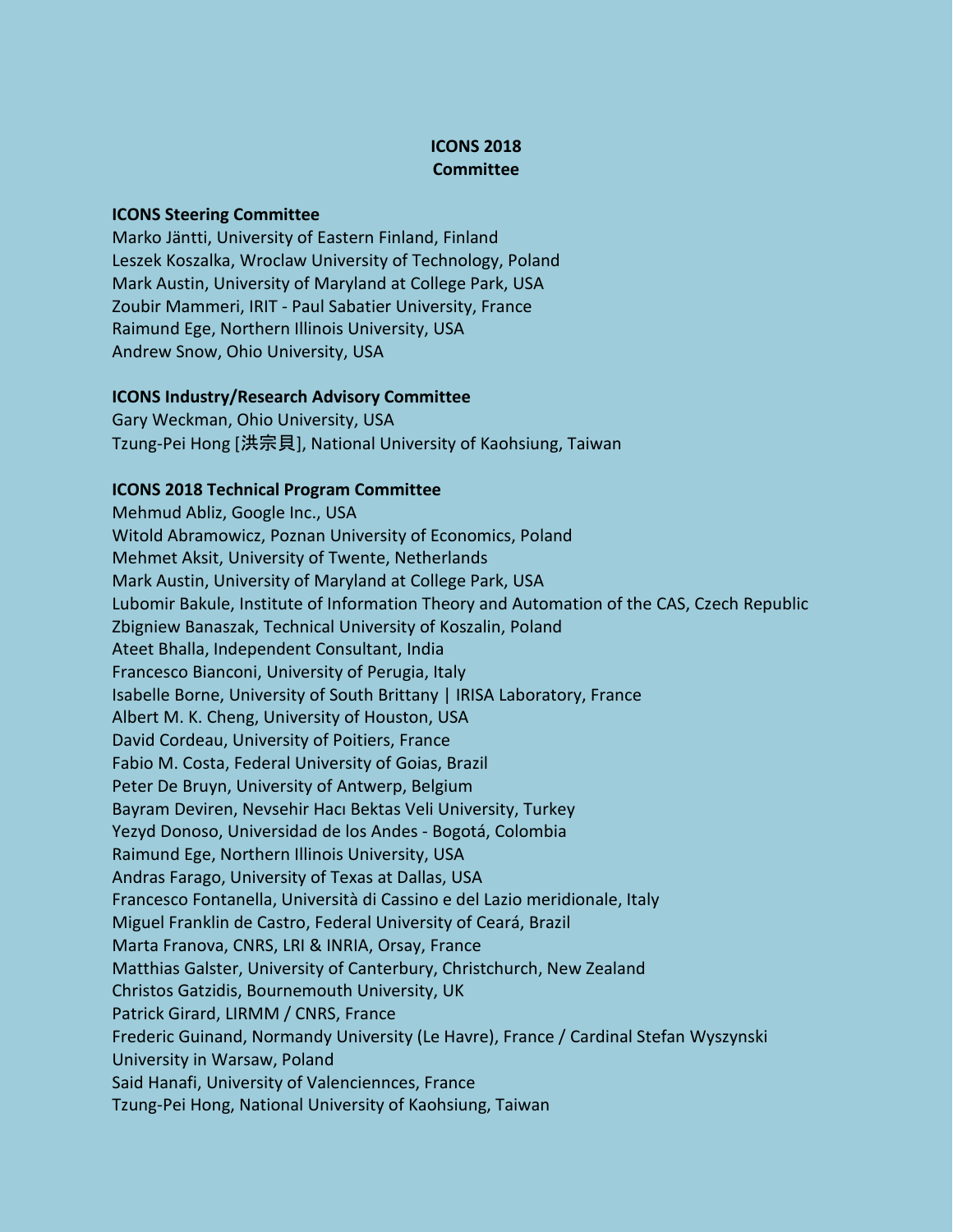Michael Hübner, Ruhr-University of Bochum, Germany William Hurst, Liverpool John Moores University, UK Wen-Jyi Hwang, National Taiwan Normal University, Taiwan Tomasz Hyla, West Pomeranian University of Technology, Szczecin, Poland Fehmi Jaafar, Concordia University of Edmonton, Canada Marko Jäntti, University of Eastern Finland, Finland Omar Jaradat, Mälardalen University, Sweden Imed Kacem, Université de Lorraine, France Hermann Kaindl, Vienna University of Technology, Austria Fu-Chien Kao, Da-Yeh University, Taiwan Andrzej Kasprzak, Wroclaw University of Technology, Poland Thomas Kessel, Baden-Wuerttemberg Cooperative State University Stuttgart | Center of Competence Open Source Stuttgart, Germany Leszek Koszalka, Wroclaw University of Science and Technology, Poland Wim Laurier, Université Saint-Louis / Ghent University, Belgium Suzanne Lesecq, Commissariat à l'énergie atomique et aux énergies alternatives (CEA), France David Lizcano Casas, Open University of Madrid (UDIMA), Spain Ivan Lukovic, University of Novi Sad, Serbia Jia-Ning Luo, Ming Chuan University, Taiwan Stephane Maag, Institut Mines-Telecom / Telecom SudParis, France Avinash Malik, University of Auckland, New Zealand Amel Mammar, IMT/Telecom SudParis, France Zoubir Mammeri, IRIT - Paul Sabatier University, France D. Manivannan, University of Kentucky, USA Atif Mashkoor, Software Competence Center Hagenberg (SCCH) GmbH, Austria Michele Melchiori, Università degli Studi di Brescia, Italy Nacim Meslem, University Grenoble Alpes | CNRS, France Fernando Moreira, Universidade Portucalense, Portugal Fabrice Mourlin, UPEC University, France Jesús Emeterio Navarro-Barrientos, MBition GmbH, Germany Carlos Alexander Nuñez Martin, CIDESI, Mexico Timothy W. O'Neil, The University of Akron, USA Joanna Isabelle Olszewska, University of West Scotland, UK Flavio Oquendo, IRISA - University of South Brittany, France András Pataricza, Budapest University of Technology and Economics, Hungary Przemyslaw (Pshemek) Pawluk, George Brown College Toronto, Canada George Perry, University of Texas at San Antonio, USA Marta Piekarska, Hyperledger in Linux Foundation, UK Iwona Pozniak-Koszalka, Wroclaw University of Science and Technology, Poland Grzegorz Redlarski, Gdansk University of Technology, Poland José Ignacio Rojas Sola, University of Jaén, Spain Juha Röning, University of Oulu, Finland Francesca Saglietti, Universität Erlangen-Nürnberg, Germany Sebastien Salva, UCA (University Clermont Auvergne), LIMOS, France